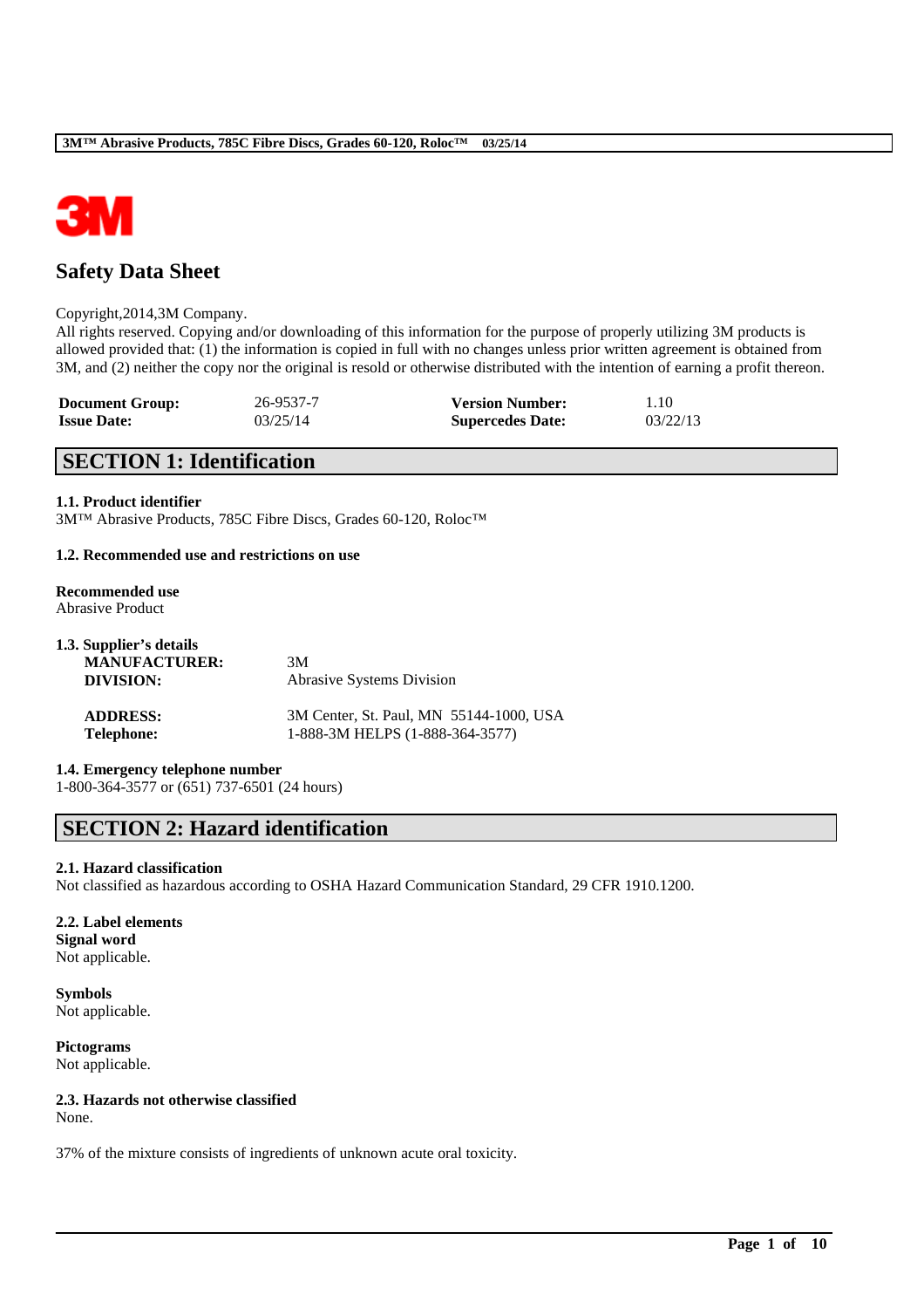# **SECTION 3: Composition/information on ingredients**

| Ingredient                           | C.A.S. No. | $%$ by Wt    |
|--------------------------------------|------------|--------------|
| Aluminum Oxide Mineral (non-fibrous) | 1344-28-1  | $10 - 25$    |
| Inorganic Fluoride                   | 15096-52-3 | $3 - 10$     |
| Inorganic Fluoride                   | 14075-53-7 | $2 - 5$      |
| Filler                               | 1317-65-3  | $2 - 5$      |
| <b>Titanium Dioxide</b>              | 13463-67-7 | $0.01 - 0.8$ |
| <b>Cured Resin</b>                   | Mixture    | $2 - 10$     |
| <b>Fibre Backing</b>                 | Mixture    | $45 - 65$    |
| <b>Attachment Button</b>             | Mixture    | $0 - 10$     |

# **SECTION 4: First aid measures**

# **4.1. Description of first aid measures**

#### **Inhalation:**

Remove person to fresh air. If you feel unwell, get medical attention.

#### **Skin Contact:**

Wash with soap and water. If signs/symptoms develop, get medical attention.

#### **Eye Contact:**

Flush with large amounts of water. Remove contact lenses if easy to do. Continue rinsing. If signs/symptoms persist, get medical attention.

#### **If Swallowed:**

No need for first aid is anticipated.

## **4.2. Most important symptoms and effects, both acute and delayed**

See Section 11.1. Information on toxicological effects.

# **4.3. Indication of any immediate medical attention and special treatment required**

Not applicable

# **SECTION 5: Fire-fighting measures**

## **5.1. Suitable extinguishing media**

In case of fire: Use a fire fighting agent suitable for ordinary combustible material such as water or foam to extinguish.

\_\_\_\_\_\_\_\_\_\_\_\_\_\_\_\_\_\_\_\_\_\_\_\_\_\_\_\_\_\_\_\_\_\_\_\_\_\_\_\_\_\_\_\_\_\_\_\_\_\_\_\_\_\_\_\_\_\_\_\_\_\_\_\_\_\_\_\_\_\_\_\_\_\_\_\_\_\_\_\_\_\_\_\_\_\_\_\_\_\_

## **5.2. Special hazards arising from the substance or mixture**

None inherent in this product.

## **Hazardous Decomposition or By-Products**

**Substance**<br> **Carbon monoxide**<br> **Carbon monoxide**<br> **Condition**<br> **Condition** 

During Combustion Carbon dioxide During Combustion

## **5.3. Special protective actions for fire-fighters**

No unusual fire or explosion hazards are anticipated.

# **SECTION 6: Accidental release measures**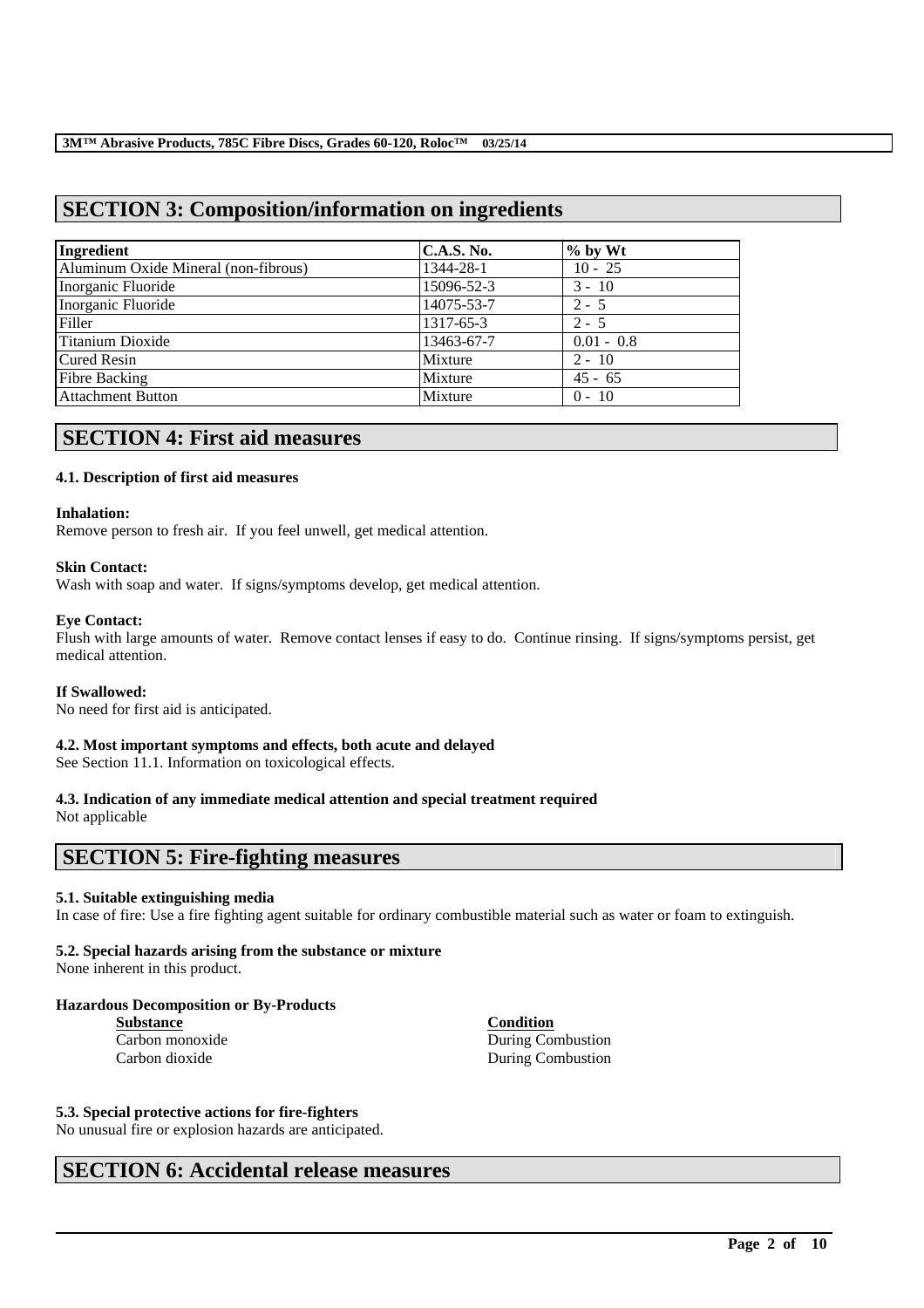# **6.1. Personal precautions, protective equipment and emergency procedures**

Observe precautions from other sections.

### **6.2. Environmental precautions**

Avoid release to the environment.

#### **6.3. Methods and material for containment and cleaning up**

Not applicable.

# **SECTION 7: Handling and storage**

## **7.1. Precautions for safe handling**

For industrial or professional use only. Avoid breathing of dust created by sanding, grinding or machining. Damaged product can break apart during use and cause serious injury to face or eyes. Check product for damage such as cracks or nicks prior to use. Replace if damaged. Always wear eye and face protection when working at sanding or grinding operations or when near such operations. Avoid release to the environment. Combustible dust may form by action of this product on another material (substrate). Dust generated from the substrate during use of this product may be explosive if in sufficient concentration with an ignition source. Dust deposits should not be allowed to accumulate on surfaces because of the potential for secondary explosions.

## **7.2. Conditions for safe storage including any incompatibilities**

No special storage requirements.

# **SECTION 8: Exposure controls/personal protection**

## **8.1. Control parameters**

## **Occupational exposure limits**

| Ingredient                    | <b>C.A.S. No.</b> | <b>Agency</b> | <b>Limit type</b>                       | <b>Additional Comments</b> |
|-------------------------------|-------------------|---------------|-----------------------------------------|----------------------------|
| Filler                        | 1317-65-3         | US Dept of    | TWA(as total dust):15                   |                            |
|                               |                   | Labor - OSHA  | mg/m3;TWA(respirable                    |                            |
|                               |                   |               | fraction):5 mg/m3                       |                            |
| Aluminum Oxide Mineral (non-  | 1344-28-1         | Chemical      | TWA:1 fiber/cc                          |                            |
| fibrous)                      |                   | Manufacturer  |                                         |                            |
|                               |                   | Rec Guid      |                                         |                            |
| Aluminum Oxide Mineral (non-  | 1344-28-1         | US Dept of    | TWA(as total dust):15                   |                            |
| fibrous)                      |                   | Labor - OSHA  | mg/m3;TWA(respirable                    |                            |
|                               |                   |               | fraction):5 mg/m3                       |                            |
| Aluminum, insoluble compounds | 1344-28-1         | Amer Conf of  | TWA(respirable fraction):1              |                            |
|                               |                   | Gov. Indust.  | mg/m3                                   |                            |
|                               |                   | Hyg.          |                                         |                            |
| <b>Titanium Dioxide</b>       | 13463-67-7        | Amer Conf of  | $TWA:10$ mg/m $3$                       |                            |
|                               |                   | Gov. Indust.  |                                         |                            |
|                               |                   | Hyg.          |                                         |                            |
| <b>Titanium Dioxide</b>       | 13463-67-7        | Chemical      | TWA(as respirable dust):5               |                            |
|                               |                   | Manufacturer  | mg/m3                                   |                            |
|                               |                   | Rec Guid      |                                         |                            |
| <b>Titanium Dioxide</b>       | 13463-67-7        | US Dept of    | TWA(as total dust): $15 \text{ mg/m}$ 3 |                            |
|                               |                   | Labor - OSHA  |                                         |                            |
| Aluminum, insoluble compounds | 15096-52-3        | Amer Conf of  | TWA(respirable fraction):1              |                            |
|                               |                   | Gov. Indust.  | mg/m3                                   |                            |
|                               |                   | Hyg.          |                                         |                            |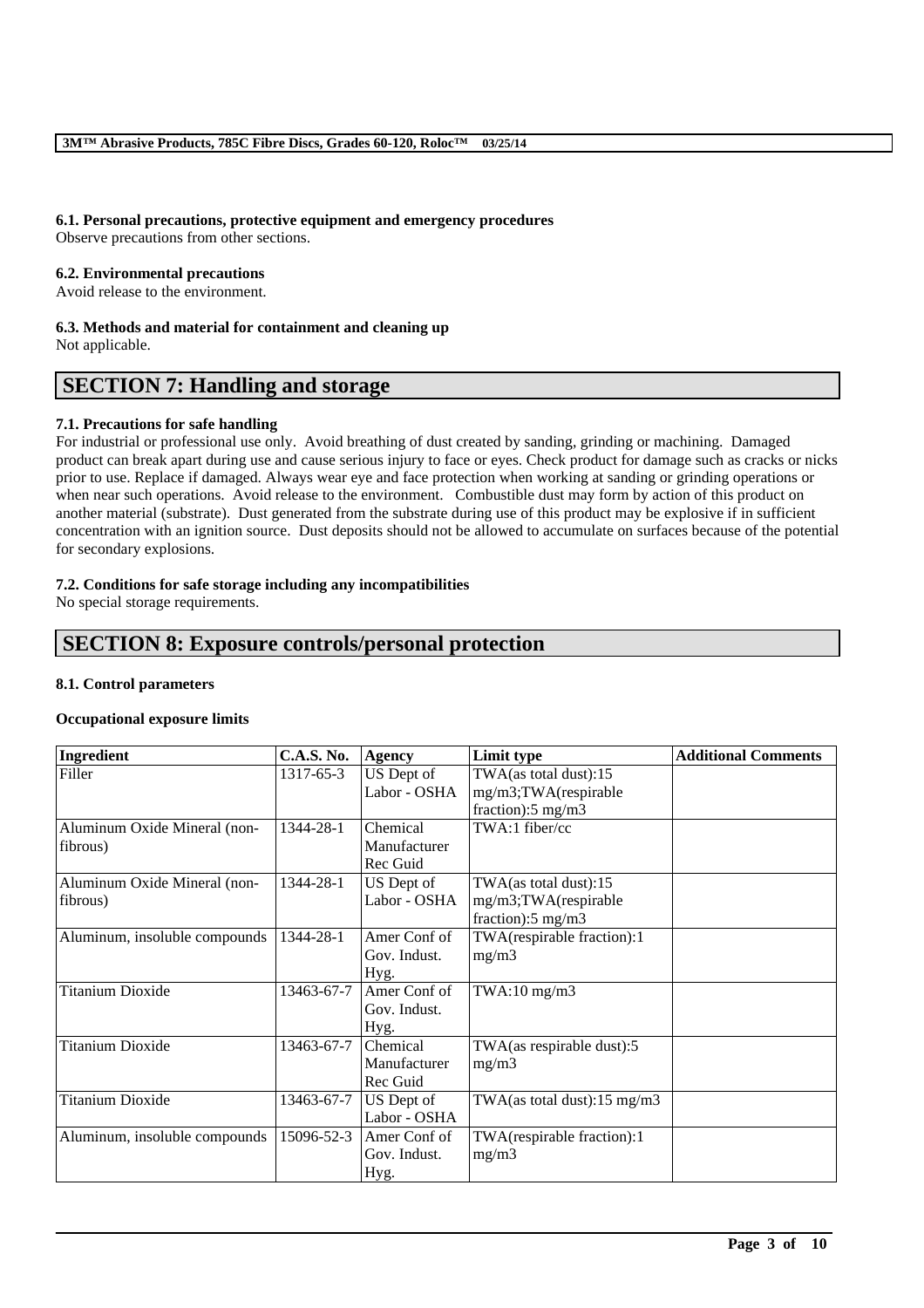| <b>FLUORIDES</b> |                         |              | 15096-52-3   Amer Conf of   TWA $(as F): 2.5 mg/m3$ |  |
|------------------|-------------------------|--------------|-----------------------------------------------------|--|
|                  |                         | Gov. Indust. |                                                     |  |
|                  |                         | Hyg.         |                                                     |  |
| <b>FLUORIDES</b> | 15096-52-3   US Dept of |              | $\text{TWA}\left(\text{as dust}\right):2.5$         |  |
|                  |                         | Labor - OSHA | $mg/m3$ ; TWA(as F): 2.5 mg/m3                      |  |

Amer Conf of Gov. Indust. Hyg. : American Conference of Governmental Industrial Hygienists

American Indust. Hygiene Assoc : American Industrial Hygiene Association

Chemical Manufacturer Rec Guid : Chemical Manufacturer's Recommended Guidelines

US Dept of Labor - OSHA : United States Department of Labor - Occupational Safety and Health Administration

TWA: Time-Weighted-Average

STEL: Short Term Exposure Limit

CEIL: Ceiling

#### **8.2. Exposure controls**

#### **8.2.1. Engineering controls**

Provide appropriate local exhaust ventilation for sanding, grinding or machining. Use general dilution ventilation and/or local exhaust ventilation to control airborne exposures to below relevant Exposure Limits and/or control

dust/fume/gas/mist/vapors/spray. If ventilation is not adequate, use respiratory protection equipment. Provide local exhaust at process emission sources to control exposure near the source and to prevent the escape of dust into the work area. Ensure that dust-handling systems (such as exhaust ducts, dust collectors, vessels, and processing equipment) are designed in a manner to prevent the escape of dust into the work area (i.e., there is no leakage from the equipment).

#### **8.2.2. Personal protective equipment (PPE)**

#### **Eye/face protection**

To minimize the risk of injury to face and eyes, always wear eye and face protection when working at sanding or grinding operations or when near such operations. Select and use eye/face protection to prevent contact based on the results of an exposure assessment. The following eye/face protection(s) are recommended: Safety Glasses with side shields

#### **Skin/hand protection**

Wear appropriate gloves to minimize risk of injury to skin from contact with dust or physical abrasion from grinding or sanding.

#### **Respiratory protection**

Assess exposure concentrations of all materials involved in the work process. Consider material being abraded when determining the appropriate respiratory protection. Select and use appropriate respirators to prevent inhalation overexposure. An exposure assessment may be needed to decide if a respirator is required. If a respirator is needed, use respirators as part of a full respiratory protection program. Based on the results of the exposure assessment, select from the following respirator type(s) to reduce inhalation exposure:

Half facepiece or full facepiece air-purifying respirator suitable for particulates

For questions about suitability for a specific application, consult with your respirator manufacturer.

# **SECTION 9: Physical and chemical properties**

# **9.1. Information on basic physical and chemical properties**

**General Physical Form:** Solid

**pH** *Not Applicable*

**Odor, Color, Grade:** Solid Abrasive Product<br> **Odor threshold** Not Applicable  $Not Applicable$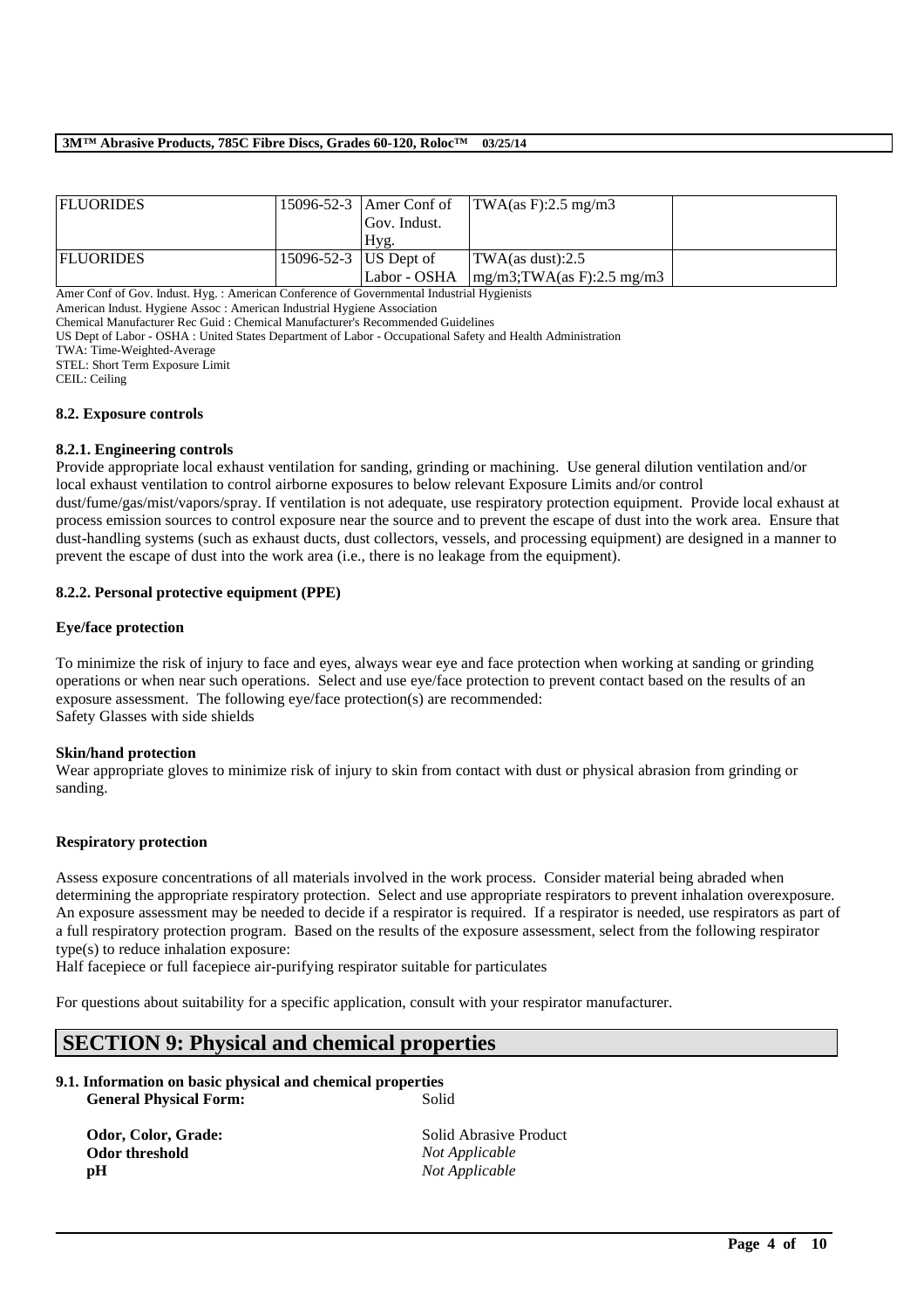| <b>Melting point</b>                   | Not Applicable |
|----------------------------------------|----------------|
| <b>Boiling Point</b>                   | Not Applicable |
| <b>Flash Point</b>                     | Not Applicable |
| <b>Evaporation rate</b>                | Not Applicable |
| Flammability (solid, gas)              | Not Classified |
| <b>Flammable Limits(LEL)</b>           | Not Applicable |
| <b>Flammable Limits(UEL)</b>           | Not Applicable |
| <b>Vapor Pressure</b>                  | Not Applicable |
| <b>Vapor Density</b>                   | Not Applicable |
| <b>Specific Gravity</b>                | Not Applicable |
| <b>Solubility In Water</b>             | Not Applicable |
| Solubility- non-water                  | Not Applicable |
| Partition coefficient: n-octanol/water | Not Applicable |
| <b>Autoignition temperature</b>        | Not Applicable |
| <b>Decomposition temperature</b>       | Not Applicable |
| <b>Viscosity</b>                       | Not Applicable |

# **SECTION 10: Stability and reactivity**

#### **10.1. Reactivity**

This material is considered to be non reactive under normal use conditions.

#### **10.2. Chemical stability**

Stable.

#### **10.3. Possibility of hazardous reactions** Hazardous polymerization will not occur.

**10.4. Conditions to avoid**

None known.

# **10.5. Incompatible materials**

None known.

# **10.6. Hazardous decomposition products**

**Substance Condition** None known.

Refer to section 5.2 for hazardous decomposition products during combustion.

# **SECTION 11: Toxicological information**

**The information below may not be consistent with the material classification in Section 2 if specific ingredient classifications are mandated by a competent authority. In addition, toxicological data on ingredients may not be reflected in the material classification and/or the signs and symptoms of exposure, because an ingredient may be present below the threshold for labeling, an ingredient may not be available for exposure, or the data may not be**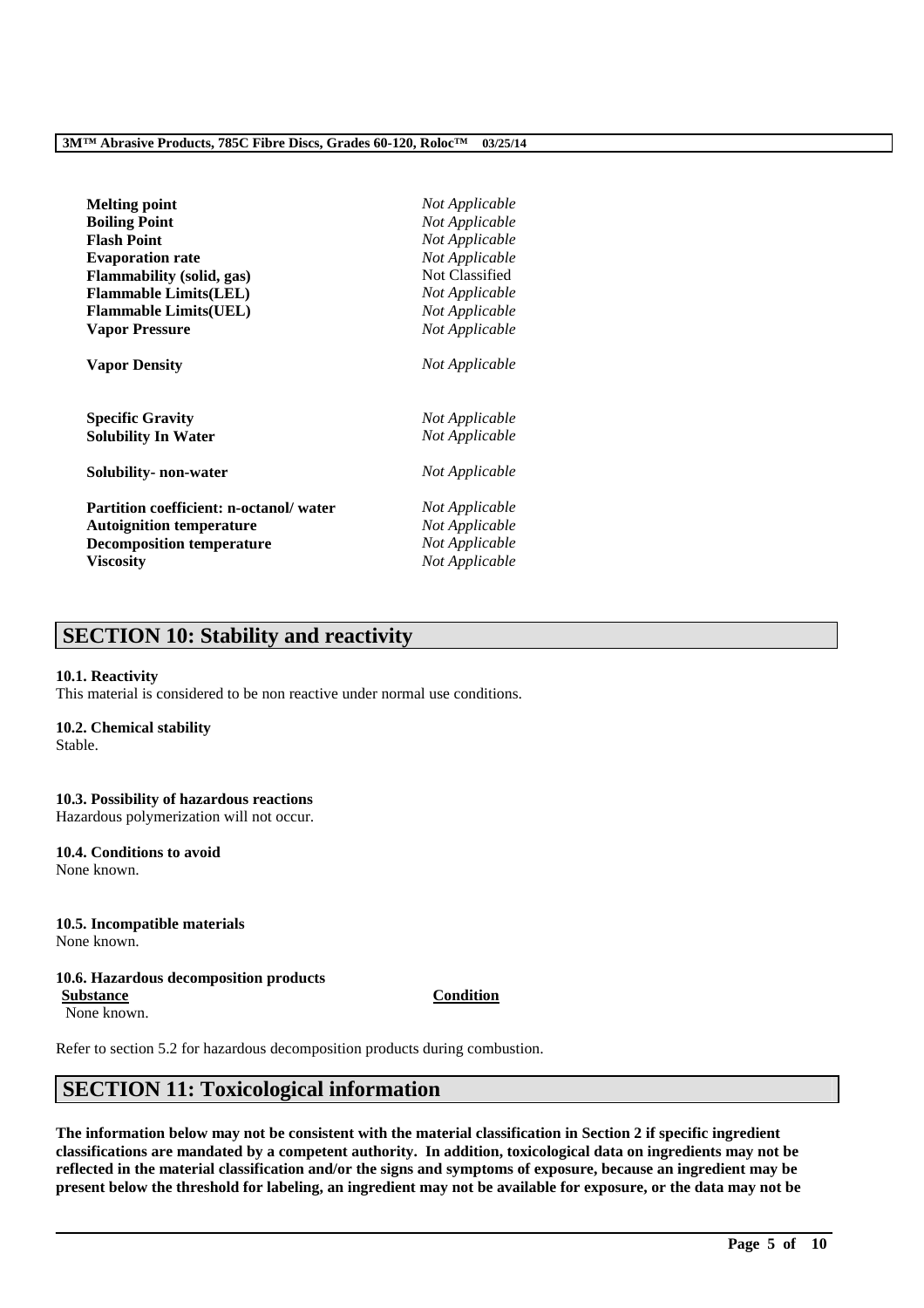**relevant to the material as a whole.**

#### **11.1. Information on Toxicological effects**

#### **Signs and Symptoms of Exposure**

#### **Based on test data and/or information on the components, this material may produce the following health effects:**

#### **Inhalation:**

Dust from grinding, sanding or machining may cause irritation of the respiratory system. Signs/symptoms may include cough, sneezing, nasal discharge, headache, hoarseness, and nose and throat pain.

#### **Skin Contact:**

Mechanical Skin irritation: Signs/symptoms may include abrasion, redness, pain, and itching.

#### **Eye Contact:**

Mechanical eye irritation: Signs/symptoms may include pain, redness, tearing and corneal abrasion.

Dust created by grinding, sanding, or machining may cause eye irritation. Signs/symptoms may include redness, swelling, pain, tearing, and blurred or hazy vision.

#### **Ingestion:**

No health effects are expected.

#### **Carcinogenicity:**

| Ingredient             | AO.<br>$\mathbf{L}$<br>.                                  | $\sim$<br>. lass<br><b>Description</b>  | <b>Regulation</b>                                           |
|------------------------|-----------------------------------------------------------|-----------------------------------------|-------------------------------------------------------------|
| m.<br>Titanium Dioxide | $\sim$ 4 $\sim$ $\sim$<br>-16<br>.<br>ュリン<br>$\mathbf{v}$ | OR.<br>Possible human carc.<br>Gr<br>-- | Cancei<br>International<br>$\sqrt{2}$<br>Research on<br>tor |

#### **Additional Information:**

This document covers only the 3M product. For complete assessment, when determining the degree of hazard, the material being abraded must also be considered.

This product contains titanium dioxide. Cancer of the lungs has been observed in rats that inhaled high levels of titanium dioxide. No exposure to inhaled titanium dioxide is expected during the normal handling and use of this product. Titanium dioxide was not detected when air sampling was conducted during simulated use of similar products containing titanium dioxide. Therefore, the health effects associated with titanium dioxide are not expected during the normal use of this product.

#### **Toxicological Data**

If a component is disclosed in section 3 but does not appear in a table below, either no data are available for that endpoint or the data are not sufficient for classification.

#### **Acute Toxicity**

| <b>Name</b>                          | Route       | <b>Species</b> | <b>Value</b>                                      |
|--------------------------------------|-------------|----------------|---------------------------------------------------|
| Overall product                      | Ingestion   |                | No data available; calculated $ATE > 5,000$ mg/kg |
| Aluminum Oxide Mineral (non-fibrous) | Dermal      |                | LD50 estimated to be $> 5,000$ mg/kg              |
| Aluminum Oxide Mineral (non-fibrous) | Inhalation- | Rat            | $LC50 > 2.3$ mg/l                                 |
|                                      | Dust/Mist   |                |                                                   |
|                                      | (4 hours)   |                |                                                   |
| Aluminum Oxide Mineral (non-fibrous) | Ingestion   | Rat            | $LD50 > 5,000$ mg/kg                              |
| Inorganic Fluoride                   | Dermal      | Rabbit         | $LD50 > 2,100$ mg/kg                              |
| Inorganic Fluoride                   | Inhalation- | Rat            | $LC50$ 4.5 mg/l                                   |
|                                      | Dust/Mist   |                |                                                   |
|                                      | (4 hours)   |                |                                                   |
| Inorganic Fluoride                   | Ingestion   | Rat            | $LD50, 5,000$ mg/kg                               |
| Filler                               | Dermal      | Rat            | $LD50 > 2,000$ mg/kg                              |
| Filler                               | Inhalation- | Rat            | $LC50$ 3.0 mg/l                                   |
|                                      | Dust/Mist   |                |                                                   |
|                                      | (4 hours)   |                |                                                   |
| Filler                               | Ingestion   | Rat            | $LD50$ 6,450 mg/kg                                |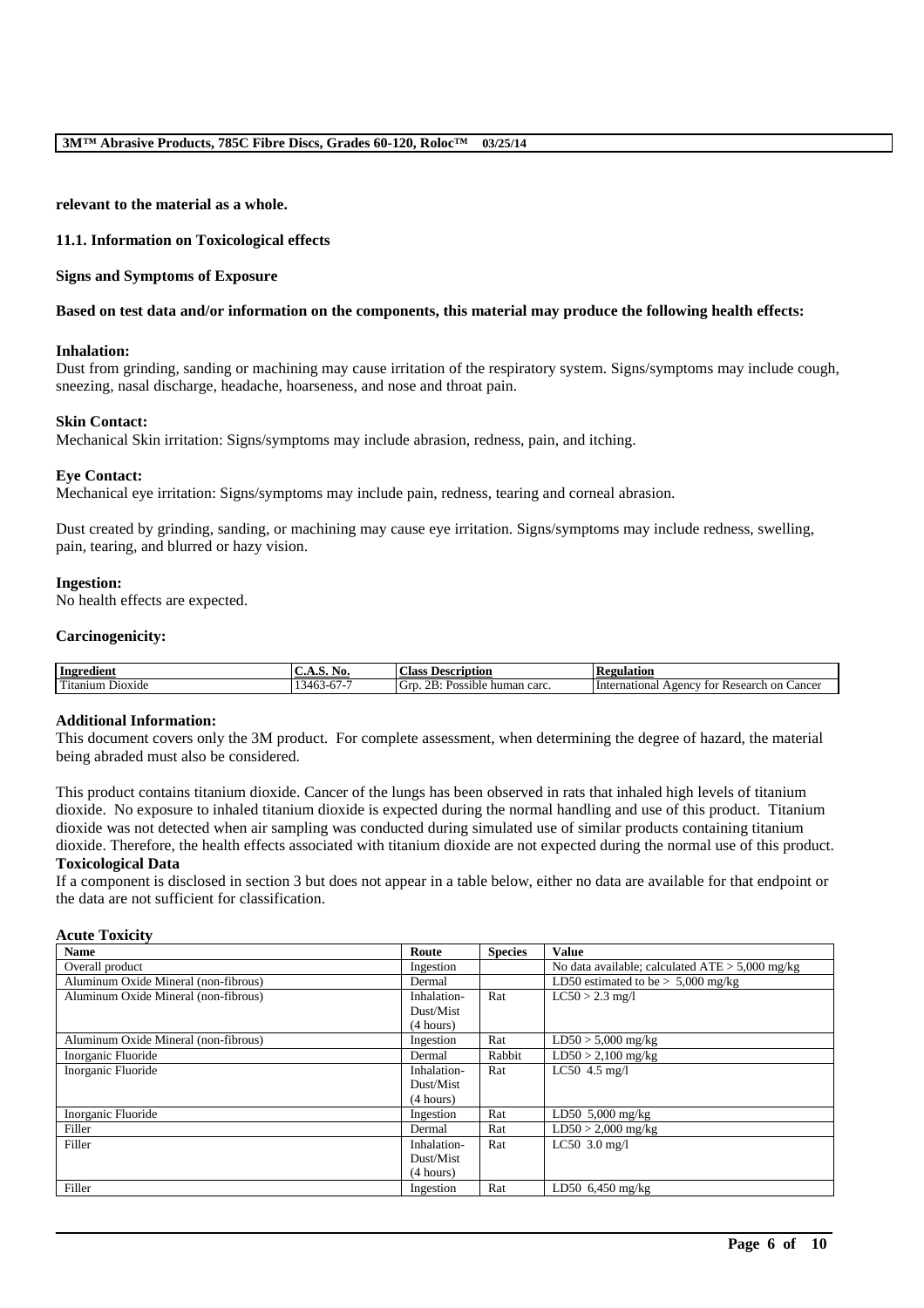| Dermal      | Rabbit | $LD50 > 10,000$ mg/kg |
|-------------|--------|-----------------------|
| Inhalation- | Rat    | $LC50 > 6.82$ mg/l    |
| Dust/Mist   |        |                       |
| (4 hours)   |        |                       |
| Ingestion   | Rat    | $LD50 > 10,000$ mg/kg |
|             |        |                       |

 $ATE = acute toxicity estimate$ 

## **Skin Corrosion/Irritation**

| <b>Name</b>                          | <b>Species</b> | <b>Value</b>              |
|--------------------------------------|----------------|---------------------------|
| Aluminum Oxide Mineral (non-fibrous) | Rabbit         | No significant irritation |
| Inorganic Fluoride                   |                | Minimal irritation        |
| Filler                               | Rabbit         | No significant irritation |
| Titanium Dioxide                     | Rabbit         | No significant irritation |

# **Serious Eye Damage/Irritation**

| <b>Name</b>                          | <b>Species</b> | <b>Value</b>              |
|--------------------------------------|----------------|---------------------------|
| Aluminum Oxide Mineral (non-fibrous) | Rabbit         | No significant irritation |
| Inorganic Fluoride                   |                | Moderate irritant         |
| Filler                               | Rabbit         | No significant irritation |
| Titanium Dioxide                     | Rabbit         | No significant irritation |

# **Skin Sensitization**

| <b>Name</b>      | <b>Species</b> | Value           |
|------------------|----------------|-----------------|
| Titanium Dioxide | Human          | Not sensitizing |
|                  | and            |                 |
|                  | anımal         |                 |

# **Respiratory Sensitization**

| <b>BT</b> | ۰             |       |
|-----------|---------------|-------|
| Name      | <b>SPACIA</b> | 'alue |
|           |               |       |

# **Germ Cell Mutagenicity**

| <b>Name</b>                          | Route    | Value         |
|--------------------------------------|----------|---------------|
| Aluminum Oxide Mineral (non-fibrous) | In Vitro | Not mutagenic |
| Titanium Dioxide                     | In Vitro | Not mutagenic |
| Titanium Dioxide                     | In vivo  | Not mutagenic |

# **Carcinogenicity**

| <b>Name</b>                          | Route      | <b>Species</b> | <b>Value</b>     |
|--------------------------------------|------------|----------------|------------------|
| Aluminum Oxide Mineral (non-fibrous) | Inhalation | Rat            | Not carcinogenic |
| Titanium Dioxide                     | Ingestion  | Multiple       | Not carcinogenic |
|                                      |            | animal         |                  |
|                                      |            | species        |                  |
| Titanium Dioxide                     | Inhalation | Rat            | Carcinogenic     |

# **Reproductive Toxicity**

# **Reproductive and/or Developmental Effects**

| <b>Name</b> | Route     | Value                    | <b>Species</b> | <b>Test Result</b>     | <b>Exposure</b>                                |
|-------------|-----------|--------------------------|----------------|------------------------|------------------------------------------------|
|             |           |                          |                |                        | <b>Duration</b>                                |
| Filler      | Ingestion | Not toxic to development | Rat            | NOAEL 625<br>mg/kg/day | $v$ or $v$ are $\alpha$<br>during<br>gestation |

# **Target Organ(s)**

# **Specific Target Organ Toxicity - single exposure**

| Name   | Route      | Target Organ(s)    | Value                 | <b>Species</b> | <b>Test Result</b>                 | Exposure<br><b>Duration</b> |
|--------|------------|--------------------|-----------------------|----------------|------------------------------------|-----------------------------|
| Filler | Inhalation | respiratory system | All data are negative | Rat            | <b>NOAEL</b><br>$0.812 \text{ mg}$ | 90 minutes                  |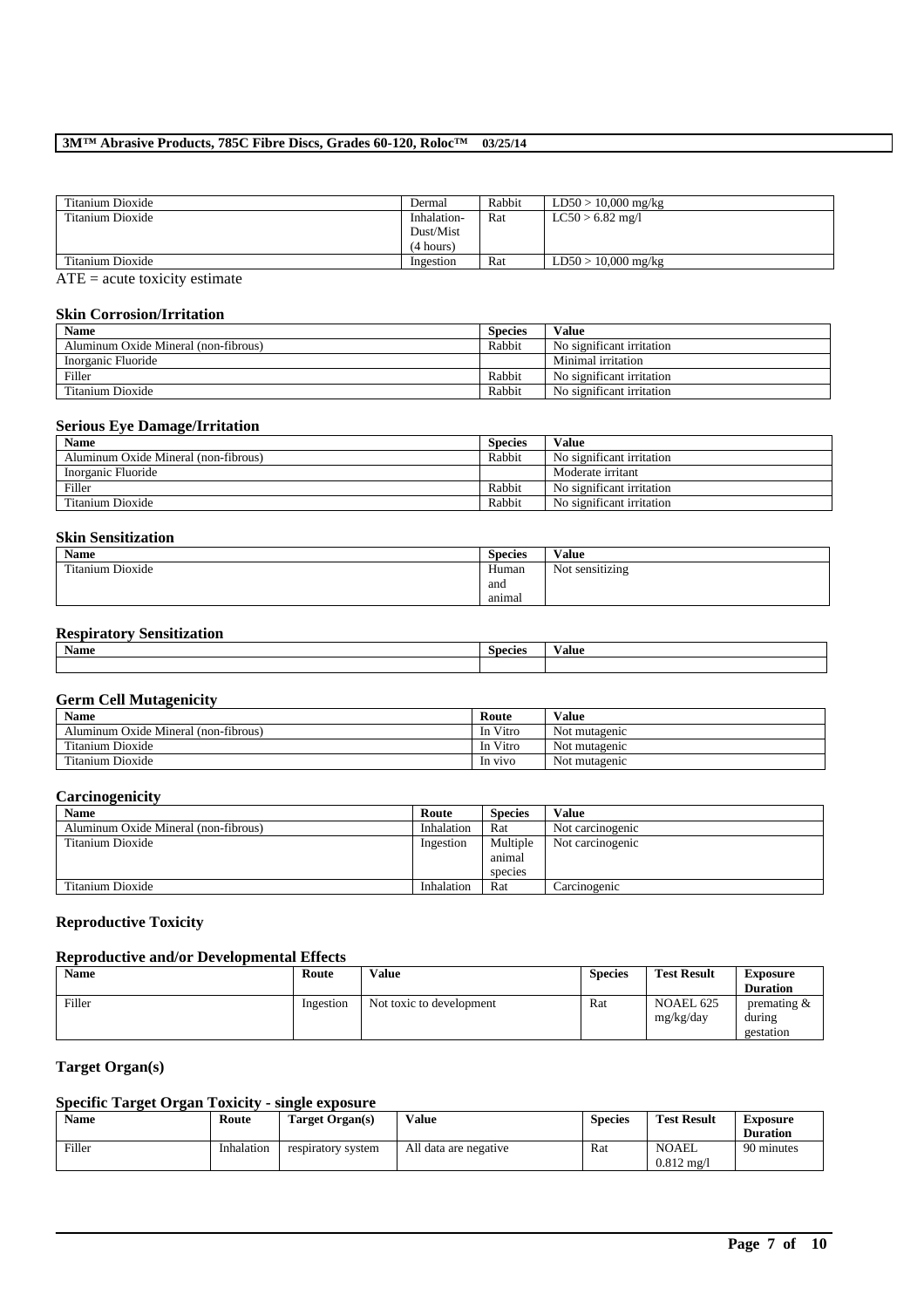| <b>Name</b>                             | Route      | <b>Target Organ(s)</b>               | <b>Value</b>                                                                       | <b>Species</b> | <b>Test Result</b>             | <b>Exposure</b><br><b>Duration</b> |
|-----------------------------------------|------------|--------------------------------------|------------------------------------------------------------------------------------|----------------|--------------------------------|------------------------------------|
| Aluminum Oxide Mineral<br>(non-fibrous) | Inhalation | pneumoconiosis<br>pulmonary fibrosis | Some positive data exist, but the<br>data are not sufficient for<br>classification | Human          | <b>NOAEL Not</b><br>available  | occupational<br>exposure           |
| Inorganic Fluoride                      | Inhalation | bone, teeth, nails,<br>and/or hair   | Some positive data exist, but the<br>data are not sufficient for<br>classification |                | <b>HHA</b>                     |                                    |
| Filler                                  | Inhalation | respiratory system                   | Some positive data exist, but the<br>data are not sufficient for<br>classification | Human          | <b>NOAEL Not</b><br>available  | occupational<br>exposure           |
| Inorganic Fluoride                      | Inhalation | bone, teeth, nails,<br>and/or hair   | Some positive data exist, but the<br>data are not sufficient for<br>classification |                | <b>HHA</b>                     |                                    |
| Titanium Dioxide                        | Inhalation | respiratory system                   | Some positive data exist, but the<br>data are not sufficient for<br>classification | Rat            | LOAEL.<br>$0.010 \text{ mg}/1$ | 2 years                            |
| Titanium Dioxide                        | Inhalation | pulmonary fibrosis                   | All data are negative                                                              | Human          | <b>NOAEL Not</b><br>available  | occupational<br>exposure           |

#### **Specific Target Organ Toxicity - repeated exposure**

#### **Aspiration Hazard**

| Name | Value |
|------|-------|
|      |       |

**Please contact the address or phone number listed on the first page of the SDS for additional toxicological information on this material and/or its components.**

# **SECTION 12: Ecological information**

## **Ecotoxicological information**

Please contact the address or phone number listed on the first page of the SDS for additional ecotoxicological information on this material and/or its components.

# **Chemical fate information**

Please contact the address or phone number listed on the first page of the SDS for additional chemical fate information on this material and/or its components.

# **SECTION 13: Disposal considerations**

## **13.1. Disposal methods**

Dispose of contents/ container in accordance with the local/regional/national/international regulations.

The substrate that was abraded must be considered as a factor in the disposal method for this product. Dispose of waste product in a permitted industrial waste facility. As a disposal alternative, incinerate in a permitted waste incineration facility. Proper destruction may require the use of additional fuel during incineration processes.

## **EPA Hazardous Waste Number (RCRA):** Not regulated

# **SECTION 14: Transport Information**

Not regulated per U.S. DOT, IATA or IMO.

*These transportation classifications are provided as a customer service. As the shipper YOU remain responsible for complying with all applicable laws and regulations, including proper transportation classification and packaging. 3M transportation classifications are based on product formulation, packaging, 3M policies and 3M understanding of applicable current regulations. 3M does not guarantee the accuracy of this classification information. This information*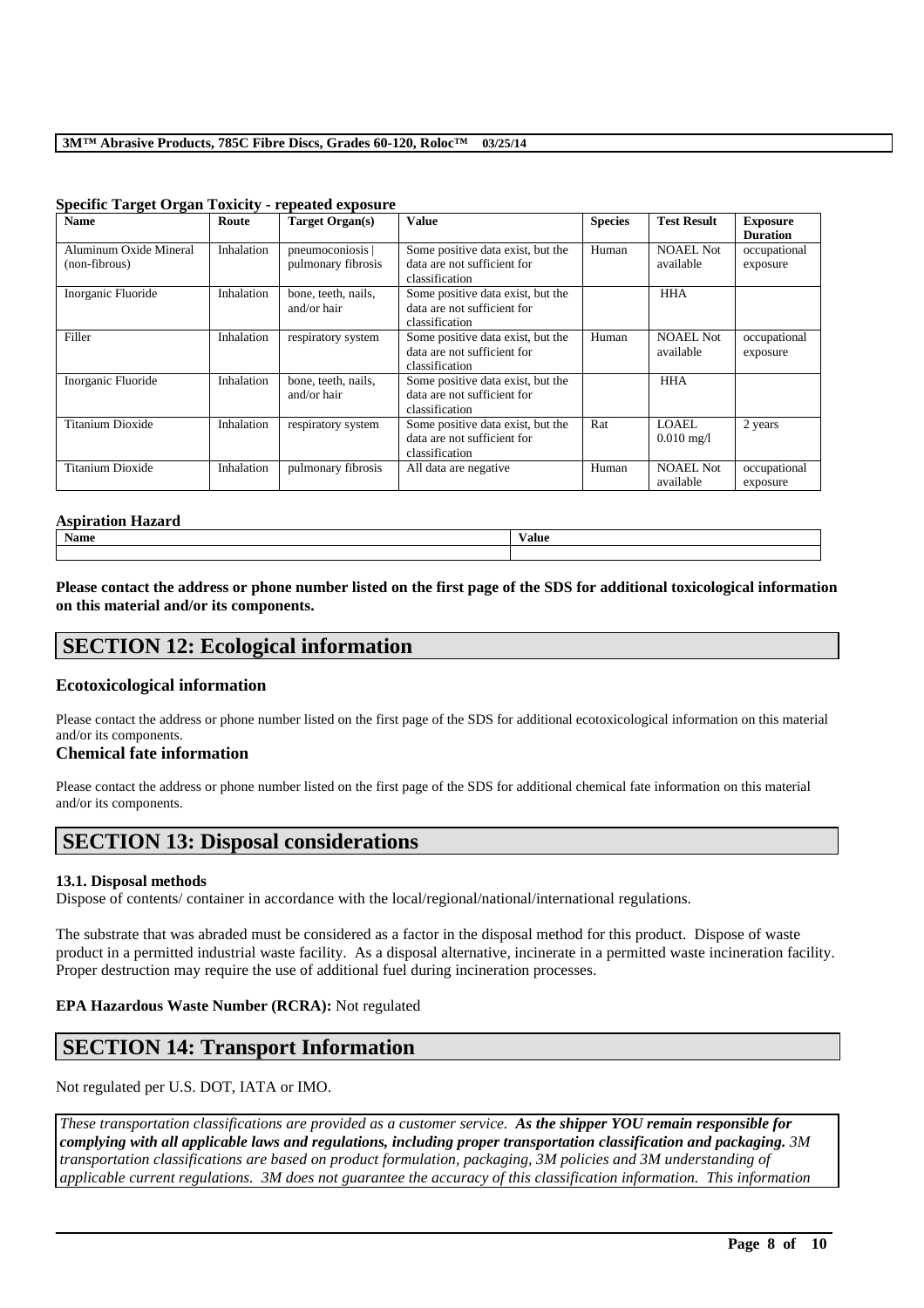*applies only to transportation classification and not the packaging, labeling, or marking requirements. The original 3M package is certified for U.S. ground shipment only. If you are shipping by air or ocean, the package may not meet applicable regulatory requirements.* 

# **SECTION 15: Regulatory information**

# **15.1. US Federal Regulations**

Contact 3M for more information.

## **311/312 Hazard Categories:**

Fire Hazard - No Pressure Hazard - No Reactivity Hazard - No Immediate Hazard - No Delayed Hazard - No

## **15.2. State Regulations**

Contact 3M for more information.

# **15.3. Chemical Inventories**

This product is an article as defined by TSCA regulations, and is exempt from TSCA Inventory listing requirements.

Contact 3M for more information.

# **15.4. International Regulations**

Contact 3M for more information.

**This SDS has been prepared to meet the U.S. OSHA Hazard Communication Standard, 29 CFR 1910.1200.**

# **SECTION 16: Other information**

# **NFPA Hazard Classification**

**Health:** 0 **Flammability:** 1 **Instability:** 0 **Special Hazards:** None

National Fire Protection Association (NFPA) hazard ratings are designed for use by emergency response personnel to address the hazards that are presented by short-term, acute exposure to a material under conditions of fire, spill, or similar emergencies. Hazard ratings are primarily based on the inherent physical and toxic properties of the material but also include the toxic properties of combustion or decomposition products that are known to be generated in significant quantities.

#### **HMIS Hazard Classification Health:** 0 **Flammability:** 1 **Physical Hazard:** 0 **Personal Protection:** X - See PPE section.

Hazardous Material Identification System (HMIS® III) hazard ratings are designed to inform employees of chemical hazards in the workplace. These ratings are based on the inherent properties of the material under expected conditions of normal use and are not intended for use in emergency situations. HMIS® III ratings are to be used with a fully implemented HMIS® III program. HMIS® is a registered mark of the American Coatings Association (ACA).

| <b>Document Group:</b> | 26-9537-7 | <b>Version Number:</b>  | 1.10     |
|------------------------|-----------|-------------------------|----------|
| <b>Issue Date:</b>     | 03/25/14  | <b>Supercedes Date:</b> | 03/22/13 |

DISCLAIMER: The information in this Safety Data Sheet (SDS) is believed to be correct as of the date issued. 3M MAKES NO WARRANTIES, EXPRESSED OR IMPLIED, INCLUDING, BUT NOT LIMITED TO, ANY IMPLIED WARRANTY OF MERCHANTABILITY OR FITNESS FOR A PARTICULAR PURPOSE OR COURSE OF PERFORMANCE OR USAGE OF TRADE. User is responsible for determining whether the 3M product is fit for a particular purpose and suitable for user's method of use or application. Given the variety of factors that can affect the use and application of a 3M product,